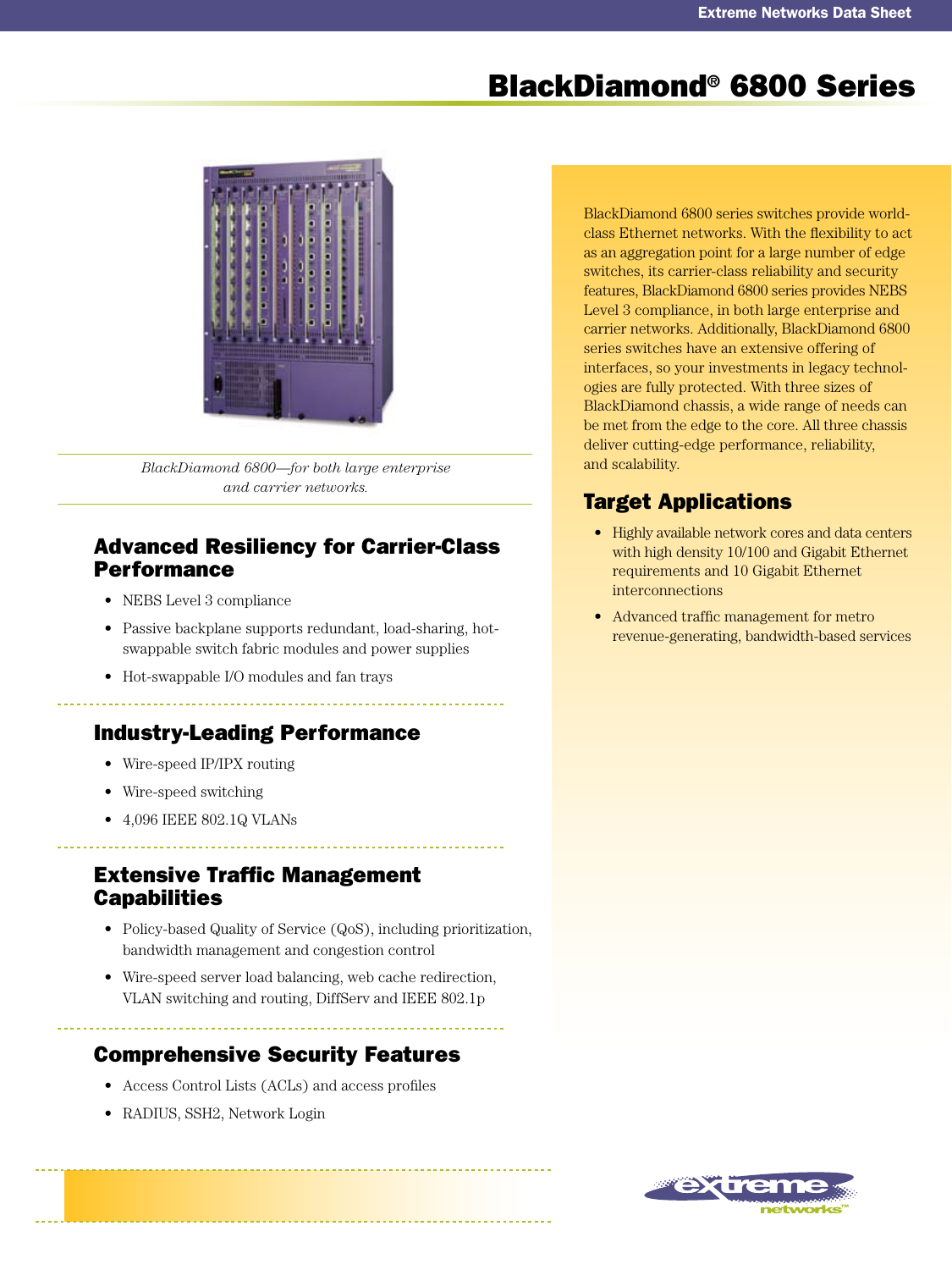# Technical Specifications

# BlackDiamond 6800 Series Features

### High Availability

BlackDiamond 6800 series supports a passive backplane with redundant load sharing, hot swappable switch fabric modules. BlackDiamond 6800 modular switching family is configured with an automatic failover mechanism so that if one management switch module (MSM) fails, the second MSM will automatically take over management responsibility for the entire switch. BlackDiamond 6800 can support hitless MSM failover and hitless software upgrades. This feature is critical for both metro and enterprise core networks that run mission-critical applications.

BlackDiamond 6800 series switches are NEBS Level 3 compliant and meet the highest level of quality demanded by network service providers around the world, making it a true carrier-class product.

Ethernet Automatic Protection Switching (EAPS) allows the IP network to provide the level of resiliency and uptime that users expect from their traditional voice networks. EAPS is superior to Spanning Tree or Rapid Spanning Tree Protocols, offering subsecond (less than 50 milliseconds) recovery and delivers consistent failover regardless of number of VLANs, number of network nodes or network topology. In most situations, digital video feeds don't freeze or pixelize because EAPS enables the network to recover almost transparently from link failure. BlackDiamond 6800 series switches supports Spanning Tree, VLAN Spanning Tree (802.1D), and Rapid Spanning Tree (802.1w) protocols for Layer 2 resiliency. Software-enhanced availability allows users to remain connected to the network even if part of the network infrastructure is down. BlackDiamond 6800 series switches constantly check for problems in the uplink connections using advanced Layer 3 protocols such as OSPF, VRRP and ESRP (ESRP supported in Layer 2 or Layer 3), and dynamically routes around the problem.

Equal Cost Multipath (ECMP) allows uplinks to be load balanced for performance and cost savings while also supporting redundant failover. If an uplink fails, traffic

is automatically routed to the remaining uplinks and connectivity is maintained. Link aggregation enables trunking of up to eight links on a single logical connection, to provide a single trunk of redundant bandwidth per logical connection.

### Extensive Traffic Management **Capabilities**

Extreme Networks revolutionary rate shaping capabilities provide Layer 3 IP/ Ethernet networks that delivers a fixed latency, guaranteed transit path for voice or video traffic equal to that achievable with ATM but at a fraction of the cost and complexity. This makes the implementation of VoIP or VOD or other delay sensitive traffic feasible, without requiring bandwidth over-provisioning.

IETF DiffServ combined with Policy-Based QoS allows classes of services to be defined and enforced end-to-end across the network. Extreme Networks ability to classify packets using Layer 1 through Layer 4 attributes regardless of whether traffic is being switched or routed, combined with the ability to also honor priorities assigned before the traffic entered their network as well as re-write the signaling attributes (i.e. DiffServ), gives service providers unique control of application and service quality. These advanced capabilities ensure high bandwidth management and congestion control.

Providing powerful network visibility, sFlow is a sampling technology that provides the ability to continuously monitor application level traffic flows on all interfaces simultaneously. The sFlow agent is a software process that runs on BlackDiamond 6800 series switches, and packages data into sFlow datagrams that are sent over the network to an sFlow Collector that has an up-to-the-minute view of traffic across the network. sFlow can be used to troubleshoot network problems, control congestion and to detect network security threats.

### Comprehensive Security **Features**

VMANs allow service providers to securely preserve the integrity of their customers' data while mixing and matching traffic from multiple sources over the same shared backbone. Providing intrusion detection and prevention, BlackDiamond 6800 series switches

support line-rate port mirroring. This can be used to mirror traffic to an external network appliance such as an intrusion detection device for trend analysis or be utilized by a network administrator as a diagnostic tool when fending off a network attack.

ACLs are one of the most powerful tools to control network resource utilization and to secure and protect the network. BlackDiamond 6800 series switches support ACLs based on Layer 2, 3 or 4-header information such as the MAC address or IP source/destination address. The use of protocols like SSH2, SCP and SNMPv3 supported by a BlackDiamond 6800 series switch prevents the interception of management communications and man-inthe middle attacks. When a hub or Wireless Access Point (WAP) is attached to a switch running 802.1x, only the first user on the hub or WAP is authenticated; any subsequent users connected to the hub or WAP are allowed to pass unchallenged. Multiple supplicant (client) support on BlackDiamond 6800 series switches allow multiple clients to be individually authenticated on the same port.

The IPDA SUBNET lookup feature reduces exposure to malicious users or virus infected end clients and accelerates packet forwarding.

BlackDiamond 6800 series switches handle DoS attacks gracefully. If the switch detects an unusually large number of packets in the CPU input queue, it will assemble ACLs that automatically stop these packets from reaching the CPU. After a period of time, the ACLs are removed. If the attack continues, they are reinstalled.

### Ease of Management

Extreme Networks has developed tools that save you time and resources in managing your network. EPICenter® provides all fault configuration, accounting, performance, and security functions to manage Extreme Networks' multilayer switching equipment in a converged network. EPICenter Policy Manager provides layer independent policy enforcement for Layers 1 – 4. Extreme Networks' software application, ServiceWatch®, delivers powerful, Layers 4 – 7 monitoring and management for mission-critical network services.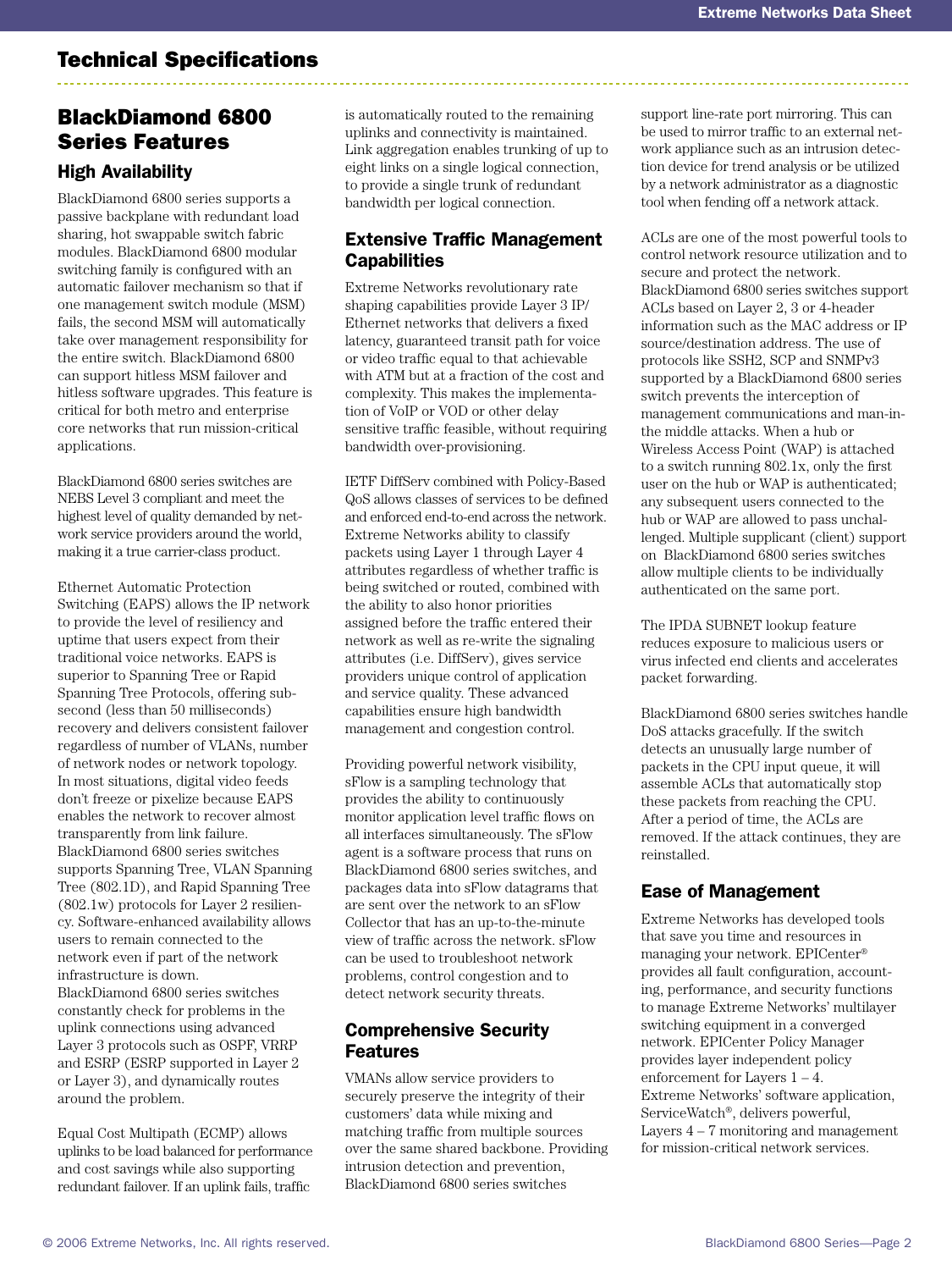# Technical Specifications

### ExtremeWare 7.7 Supported

#### Protocols

General Routing and Switching:

- RFC 1812 Requirements for IP Version 4 Routers
- RFC 1519 CIDR
- RFC 1256 IPv4 ICMP Router Discovery (IRDP)
- RFC 1122 Host Requirements
- RFC 768 UDP
- RFC 791 IP
- FC 792 ICMP
- RFC 793 TCP
- RFC 826 ARP
- RFC 894 IP over Ethernet
- RFC 1027 Proxy ARP
- RFC 2338 VRRP
- RFC 3619 Ethernet Automatic Protection Switching (EAPS) and EAPSv2
- IEEE 802.1D 1998 Spanning Tree Protocol (STP)
- IEEE 802.1w 2001 Rapid Reconfiguration for STP, RSTP
- IEEE 802.1s 2004 Multiple Instances of STP, MSTP
- Extreme Multiple Instances of Spanning Tree Protocol (EMISTP)
- PVST+, Per VLAN STP (802.1Q interoperable)
- Extreme Standby Router Protocol (ESRP)
- IEEE 802.1Q 2003 Virtual Bridged Local Area **Networks**
- Extreme Discovery Protocol (EDP)
- Static Unicast Routes
- Extreme Loop Recovery Protocol (ELRP)
- Software Redundant Ports
- IPX RIP/SAP Router specification

#### VLANs

- IEEE 802.1Q VLAN Tagging
- IEEE 802.3ad Static configuration and dynamic (LACP) for server attached
- IEEE 802.1v: VLAN classification by Protocol and Port
- Port-based VLANs
- MAC-based VLANs
- Protocol-based VLANs
- Multiple STP domains per VLAN
- RFC-3069 VLAN Aggregation for Efficient IP Address Allocation
- Virtual MANs (vMANs)
- VLAN Translation
- Quality of Service and Policies
- IEEE 802.1D 1998 (802.1p) Packet Priority
- RFC 2474 DiffServ Precedence, including 8 queues/port
- RFC 2598 DiffServ Expedited Forwarding (EF)
- RFC 2597 DiffServ Assured Forwarding (AF)
- RFC 2475 DiffServ Core and Edge Router Functions
- RED as described in "Random Early Detection Gateways for Congestion Avoidance, Sally Floyd and Van Jacobson"
- RED as recommended in RFC 2309
- Bidirectional Rate Shaping
- Ingress Rate Limiting
- Layer 1-4, Layer 7 (user name) Policy-Based Mapping
- Policy-Based Mapping/Overwriting of DiffServ code points, .1p priority
- Network Login/802.1x and DLCS (Dynamic Link Context System, WINS snooping) based integration with EPICenter Policy Manager for dynamic user/device based policies
- RIP
- RFC 1058 RIP v1
- RFC 2453 RIP v2
- **OSPF**
- RFC 2328 OSPF v2 (including MD5 authentication)

Extreme Networks Data Sheet

• RFC 1493 Bridge MIB • RFC 2737 Entity MIB, Version 2 RFC 2674 802.1p/802.1Q MIBs • • RFC 1354 IPv4 Forwarding Table MIB

• RFC 2233 Interface MIB

• RFC 1724 RIPv2 MIB • RFC 1850 OSPFv2 MIB • RFC 1657 BGPv4 MIB • RFC 2787 VRRP MIB

MIB

•

• • •

•

•

for IPv4

Tree Protocol

• IEEE 802.1x - 2001 MIB

• Secure FTP (SFTP) server • sFlow version 5 • NetFlow version 1 export • Configuration logging

Multiple Syslog Servers

and VLAN Aggregation MIBs

authentication (see above) RFC 1492 TACACS+

• RFC 2865 RADIUS Authentication • RFC 2866 RADIUS Accounting

Authentication Protocol (EAP) RFC 3580 802.1X RADIUS • RADIUS Per-command Authentication MAC based Network Login using RADIUS • Access Profiles on All Routing Protocols • Access Profiles on All Management Methods Network Login (web-based DHCP/HTTP/RADIUS

web-based Network Login

Control for Network Login

and 802.1x modes) • Guest VLAN for 802.1x

Layer 2/3/4/7 ACLs •

invalidly sourced traffic

mechanism)

aging

Disable

• RFC 3579 RADIUS Support for Extensible

RFC 2246 TLS 1.0 + SSL v2/v3 encryption for

• IEEE 802.1x - 2001 Port-Based Network Access

• MAC Address Security - Lockdown, limit and

• Network Address Translation (NAT)

Multiple supplicants for Network Login (web-based

IP Address Security with DHCP Option 82, DHCP Enforce/Duplicate IP Protection via ARP Learning

• Source IP Lockdown - Dynamic filtering against

**Security** 

•

• •

•

•

•

•

Extreme extensions to 802.1x-MIB Secure Shell (SSHv2) clients and servers Secure Copy (SCPv2) client and server

Multiple Images, Multiple Configs

• BSD System Logging Protocol (SYSLOG), with

Local Messages (criticals stored across reboots) • IEEE 802.1ab Link Layer Discovery Protocol (LLDP) ExtremeWare vendor MIBs: Includes ACL, MAC FDB, IP FDB, MAC Address Security, Software Redundant Port, NetFlow, DoS-Protect MIB, QoS policy, Cable Diagnostics, VLAN config, vMAN, VLAN Translation

• Routing protocol MD5 authentication (see above) • Secure Shell (SSHv2), Secure Copy (SCPv2) and SFTP with encryption/authentication • SNMPv3 user based security, with encryption/

• RFC 2096 IP Forwarding Table MIB

• RFC 2925 Ping/Traceroute/NSLOOKUP MIB • RFC 2932 - IPv4 Multicast Routing MIB • RFC 2933 - Internet Group Management Protocol

• RFC 2934 - Protocol Independent Multicast MIB

Draft-ietf-bridge-rstpmib-03.txt – Definitions of Managed Objects for Bridges with Rapid Spanning

• draft-ietf-bridge-8021x-01.txt (IEEE8021-PAE-MIB)

- RFC 1587 OSPF NSSA Option
- RFC 1765 OSPF Database Overflow

• RFC 2370 OSPF Opaque LSA Option (Note: OSPF Edge License includes 2 active interfaces, router priority 0)

- IS-IS
- RFC 1142 (ISO 10589), IS-IS protocol
- RFC 1195, Use of OSI IS-IS for routing in TCP/ IP and dual environments
- RFC 2104, HMAC: Keyed-Hashing for Message Authentication, IS-IS HMAC-MD5 Authentication
- RFC 2763 (Dynamic Host Name Exchange for IS-IS)

BGP4

- RFC 1771 Border Gateway Protocol 4
- RFC 1965 Autonomous System Confederations for BGP
- RFC 2796 BGP Route Reflection (supersedes RFC 1966)
- RFC 1997 BGP Communities Attribute
- RFC 1745 BGP4/IDRP for IP-OSPF Interaction
- RFC 2385 TCP MD5 Authentication for BGPv4
- RFC 2439 BGP Route Flap Damping
- IP Multicast
- RFC 2362 PIM-SM
- PIM-DM Draft IETF PIM Dense Mode v2-dm-03
- PIM Snooping
- DVMRP v3 draft IETF DVMRP v3-07
- RFC 1112 IGMP v1
- RFC 2236 IGMP v2
- IGMP Snooping with Configurable Router Registration Forwarding
- IGMP Filters •
- Static IGMP Membership
- Static Multicast Routes •
- Mtrace, draft-ietf-idmr-traceroute-ipm-07
- Mrinfo
- Management and Traffic Analysis
- RFC 2030 SNTP, Simple Network Time Protocol v4
- RFC 1866 HTML web-based device management and Network Login
- RFC 2068 HTTP server
- RFC 854 Telnet client and server
- RFC 783 TFTP Protocol (revision 2)
- RFC 951, 1542 BootP •
- RFC 2131 BOOTP/DHCP relay agent and DHCP server

© 2006 Extreme Networks, Inc. All rights reserved. BlackDiamond 6800 Series—Page 3

- RFC 1591 DNS (client operation)
- RFC 1155 Structure of Mgmt Information (SMIv1)
- RFC 1157 SNMPv1

Revised MIB-II

• •

RFC 1212, RFC 1213, RFC 1215 MIB-II, • Ethernet-Like MIB & TRAPs

RFC 2570 – 2575 SNMPv3, user based security, encryption and authentication RFC 2576 Coexistence between SNMP Version

• RFC 1757 RMON 4 groups: Stats, History,

• RFC 2021 RMON2 (probe configuration)

• RFC 1573 Evolution of Interface • RFC 1901 - 1908 SNMP Version 2c, SMIv2 and

1, Version 2 and Version 3 • RFC 2665 Ethernet-Like-MIB

Alarms and Events

• RFC 2613 SMON MIB • RFC 2668 802.3 MAU MIB • RFC 1643 Ethernet MIB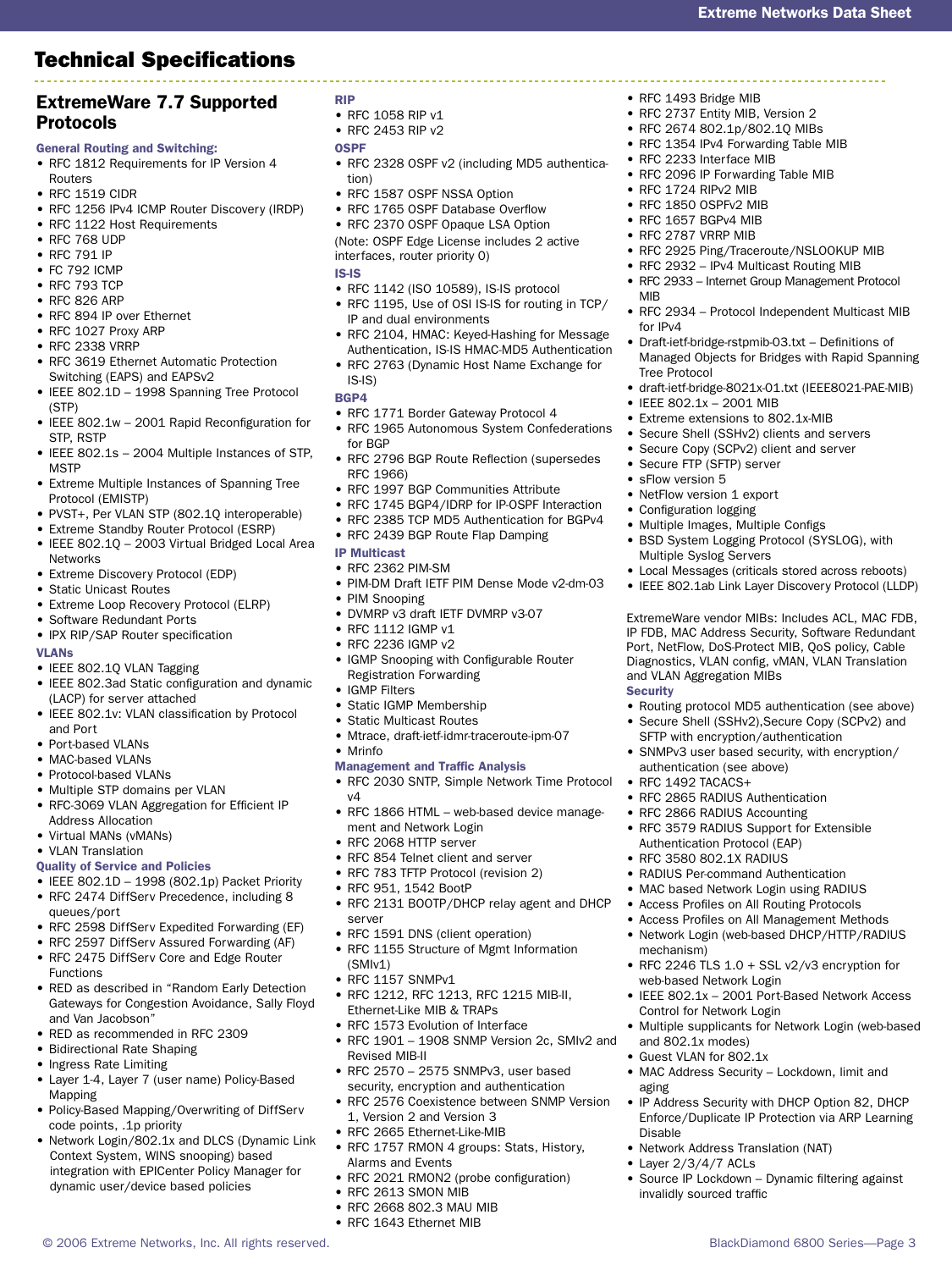# Technical Specifications

#### Denial of Service Protection

- RFC 2267 Network Ingress Filtering
- RPF (Unicast Reverse Path Forwarding) Control via ACLs
- Wire-speed ACLs •
- Rate Limiting ACLs
- Rate Shaping by ACLs
- IP Broadcast Forwarding Control
- ICMP and IP-Option Response Control • Server Load Balancing with Layer 3, 4 Protection of Servers
- SYN attack protection
- FDB table resource protection via IPDA Subnet Lookup
- CPU DOS protection with ACL integration: Identifies packet floods to CPU and sets an ACL automatically, configurable traffic rate limiting to management CPU/enhanced DoS Protect Unidirectional Session Control •

### Robust against common Network Attacks:

- CERT (http://www.cert.org)
- CA-2003-04: "SQL Slammer" –
- CA-2002-36: "SSHredder" –
- CA-2002-03: SNMP vulnerabilities –
- CA-98-13: tcp-denial-of-service –
- CA-98.01: smurf –
- CA-97.28: Teardrop\_Land -Teardrop and "LAND" attack
- CA-96.26: ping –
- CA-96.21: tcp\_syn\_flooding –
- CA-96.01: UDP\_service\_denial –
- CA-95.01: IP\_Spoofing\_Attacks\_and\_ Hijacked\_ Terminal\_Connections
- IP Options Attack

#### Host Attacks

Teardrop, boink, opentear, jolt2, newtear, • nestea, syndrop, smurf, fraggle, papasmurf, synk4, raped, winfreeze, ping –f, ping of death, pepsi5, Latierra, Winnuke, Simping, Sping, Ascend, Stream, Land, Octopus

# General Specifications

#### MSM and I/O Modules

- MSM-3: Management Switch Fabric Module
- 10GX3: 1-port 10 gigbit module. XENPAK modules required
- G24T3: 24-port auto-negotiating 10/100/1000BASE-TX Module
- G16X3: 16-port 1000BASE-X mini-GBIC module (requires mini-GBIC modules)
- G8Xi: 8-port 1000BASE-X GBIC-based module (requires GBIC modules)
- F48Ti: 48-port of 10/100BASE-TX •
- F32Fi: 32-port 100BASE-FX multi-mode fiber at 1310 nm optics wavelength, 11dBm optical power budget, 2km typical range
- MPLS: Multiprotocol Label Switching Module Power Supply Options

Both AC and DC PSU are available. All PSU are load sharing (when multiple PSUs are present) and hot swappable.

- Single-input iPower 220 VAC PSU: 200-240 VAC
- Dual-input iPower 110VAC PSU: 100-240 VAC
- iPower -48VDC PSU: -48 to -60 VDC

#### Physical Specifications

#### BlackDiamond 6808

- (H) 26.25 in x (W) 17.32 in x (D) 18 in
- (H) 66.68 cm x (W) 43.99 cm x (D) 45.72 cm
- Weight Empty: 60 lbs  $(27.2 \text{ kg})$
- Weight Full: 188 lbs (85.3 kg) •
- **Dimensions**
- MSM-3: 1.6 x 15.1 x 16.0 in (4.1 x 38.4 x 40.6 cm)
- I/O Modules: 1.6 x 15.1 x 16.0 in (4.1 x 38.4 x 40.6 cm)
- MPLS Module: 1.6 x 15.1 x 16.0 in (4.1 x 38.4 x 40.6 cm)
- AC PSU: 5.75 x 8.5 x 19 in (14.6 x 21.6 x 48.3 cm)
- DC PSU: 5.75 x 8.5 x 19 in (14.6 x 21.6 x 48.3 cm)

#### Weight

- MSM-3: 6.25lb (2.81 kg)
- 10GX3: 5 lbs (2.27 kg)
- G24T3: 7.5 lbs (3.40 kg) •
- G16X3: 7.5 lbs (3.30 kg) •
- G8Xi: 6.25 lbs (2.81 kg) •
- F48Ti: 6.25 lbs (2.81 kg) •
- F32Fi: 5 lbs (2.27 kg) •
- MPLS Module: 5.25 lbs (2.38 Kg)
- AC PSU: 33 lbs (15 Kg)
- DC PSU: 31.75 lbs. (14.4 Kg)

# Operating Specifications

- Operating temperature: 0° to 40° C
- Storage temperature: -40° to 70° C
- Operating relative humidity: 10% to 95%, noncondensing

### Regulatory/Safety Standards

- GR-63 NEBS Level III Compliant (later additions G16X3, G24T3, 10GX3, and single-input 110V AC PSU have only partial NEBS testing)
- UL 60950 3rd Edition, Listed Device
- ULc listed to CSA22.2 #60950-00
- CB Scheme, IEC 60950:1999 with all available country deviations
- GS Mark, EN 60950:2000 •
- EN 60825-1:+A2:2001 •
- FCC 21 CFR 1040.01 •
- CDRH Letter of Approval
- AS/NZS 3260 (Australia, New Zealand)
- NOM/NYCE (Mexico)
- Argentina •
- ANATEL (Brazil)

### EMI/EMC Standards

- GR-63 NEBS Level III Compliant (later additions G16X3, G24T3, 10GX3 and single-input 110V AC PSU have only partial NEBS testing)
- FCC CFR 47 Part 15 Class A
- EN55022:1998 Class A •
- EN55024:1998 Class A, includes IEC 61000-4- 2,3,4,5,6,11

© 2006 Extreme Networks, Inc. All rights reserved. BlackDiamond 6800 Series—Page 4

#### • CISPR22:1997 Class A

- EN300-386 v1.3.1 (2001-09) •
- EN61000-3-2 and 3-3 •
- ICES-003 Class A
- AS/NZS 3548 Class A
- VCCI Class A

Warranty

• 90-days on Software

- MIC Mark (Korea)
- CNS 13438:1997 Class A •

#### Environmental

EN/ETSI 300 019-2-1 v2.1.2 - Class 1.2 Storage •

• ASTM D3580 Random Vibration Packaged 1.5G

- EN/ETSI 300 019-2-2 v2.1.2 Class 2.3 •
- **Transportation** EN/ETSI 300 019-2-3 v2.1.2 - Class 3.1e •
- Operational EN/ETSI 300 753 (1997-10) - Acoustic Noise •

• 12-months Limited on Hardware